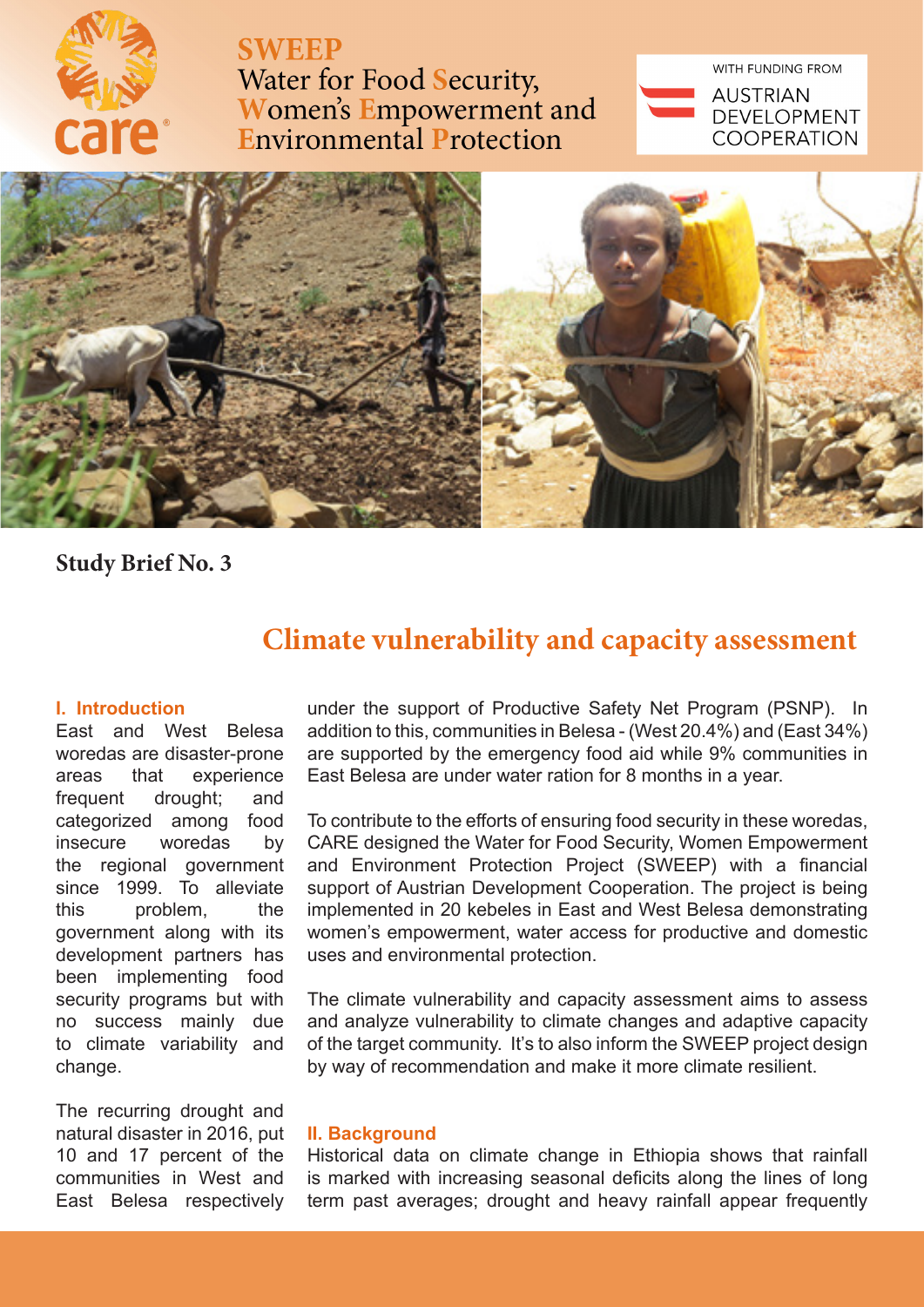with changes in rainfall patterns. Analysis of long term metrological data also shows significant reduction in rainfall and increase in temperature over time in many areas in Ethiopia - moving from experiencing one drought every decade to one drought every 2-3 years. This constant recurring experience of drought lowered the resilience capacity of households to cope with negative shocks and contributed to high vulnerability to food insecurity. According to the 2011-2012 socioeconomic study of Ethiopia, 28.5% of households (1,111 households in the sample) do not have enough food to feed families in their households. The problem is sever in East and West Beslea woreda as the community's livelihood depends on agriculture which in turn relies on the natural environment.

Due to frequency of the drought, communities living in East and West Belesa are challenged to access water. As a result communities, especially women and girls travel long distance in search of water for domestic use as well as productive use. In addition to this, agricultural productivity has become a decreasing trend, due to sever land degradation.

It's to respond to this challenge that CARE in collaboration with the government and in line with SWEEP project conducted this climate vulnerability and capacity assessment. This study brief highlights the findings of the assessment along with its methodology and recommendation.

## **III. Methodology**

The assessment used the climate vulnerability and capacity assessment (CVCA) tools of CARE international. All CVCA tools namely; resources map, seasonal calendar, historical timeline and vulnerability matrix were applied in the process. CVCA is a participatory tool that helps to facilitate community level analysis about climate change hazards and communities coping strategies.

Survey was conducted from May 26 to April 4, 2018. Before the assessment, a four-days training was provided to a total of 20 woreda government experts (from water, agriculture, women and children affairs office) from April 26- 29th, 2018. Data collection was done jointly by

the woreda experts and CARE Ethiopia staff. Qualitative data was collected through focus group discussions. A total of 240 community members (of which 150 were women) participated in 16 groups. The focus group discussions were formed based on the marital status of the participants (women from femaleheaded households; men from male-headed, and women from male-headed households) and their age.



**Focus group discussion with women in female headed household**

# **IV. Key findings**

#### **Resources mapping**

According to the resources mapping exercise done by each group focusing on their specific kebeles, Forest, livestock, water, grazing and agricultural lands were mapped among the most common resources available and used for livelihoods. In all the kebeles, agricultural land covers larger portion and forest land covers smaller portion due to deforestation linked to fire wood and house construction needs. Infrastructures mapped in each kebele include roads, health post, schools, churches, water supply schemes and traditional irrigation schemes. However, the quantity and quality of infrastructures available varies from kebele to kebele. Ways of the resources utilization is the same as previous decades showing no improvement in resources utilization. In addition to agriculture, other income generation activities by the community includes production and sale of local alcohol, metal works, and carpentry. With regard to access on the resources on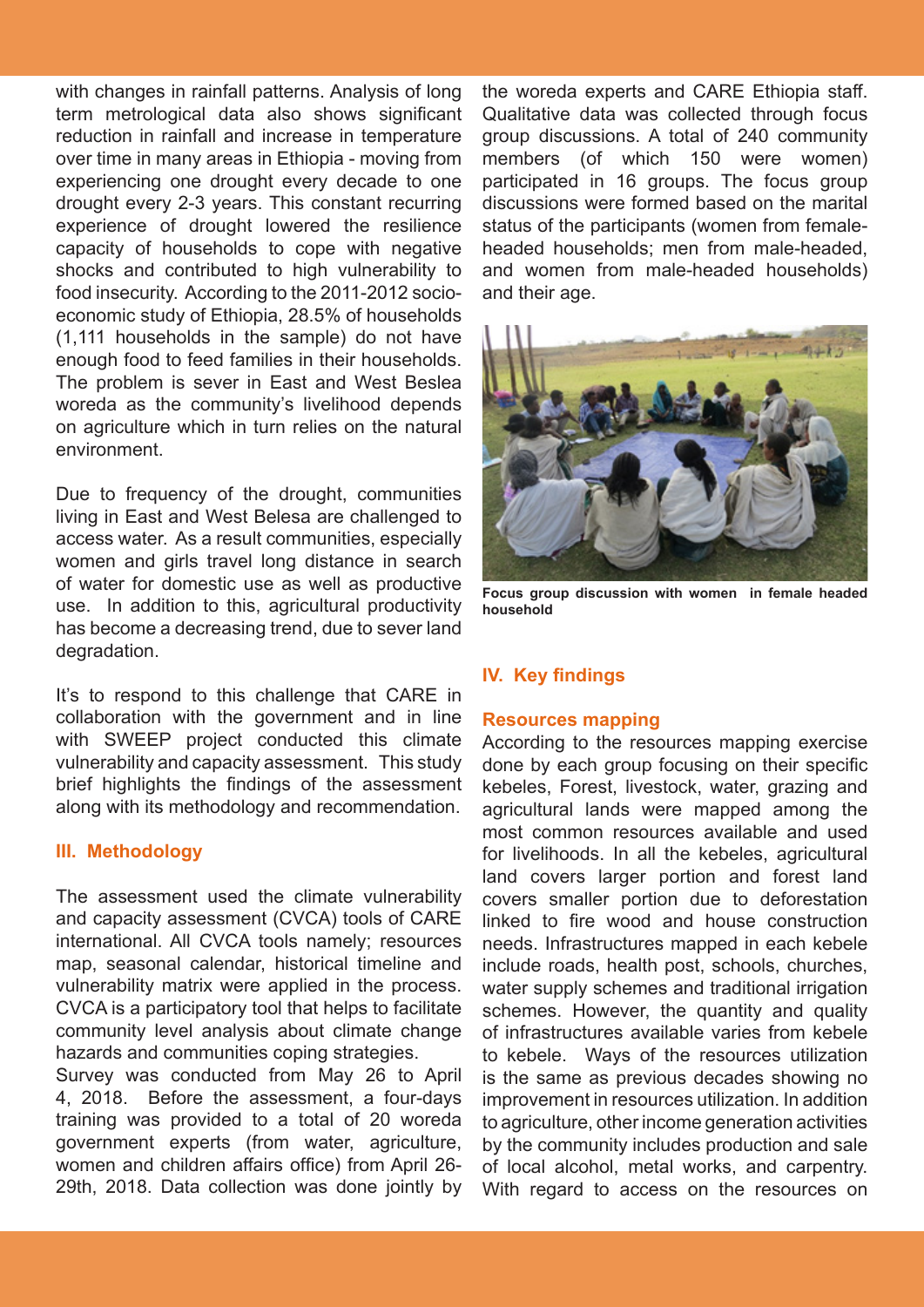livelihoods, FGD members say youth, men and women have equal access to farmland, livestock, river, irrigation and grazing /forest land. However, all of the FGDs reported that the level of control over those resources by men is higher than women in the men headed household but women have control over those resources in women headed households.

# **Change of quality and quantity of natural resources for the last 2 to 3 decades.**

The assessment showed increased trend of deforestation, depletion of water sources (springs and rivers), extinction of wild animals and edible plants and a fall on agricultural productivity in the last 2 to 3 decades. In addition, frequent outbreak of animal diseases and crop pests increased community's challenges that forces them to travel long distance to fetch water for domestic uses and productivity (animal).

Due to this change to the quality and quantity of natural resources, the community's livelihood slowly changed from relying on agriculture and livestock to becoming dependent on food aid; and being daily laborers in the nearby towns.

# **Hazard identification and resources affected by the hazards**

To understand the effects of climate change in the community, focus groups were asked to describe the weather and climate conditions of the last three decades. The participants stated that there had been significant changes in temperatures and rainfall patterns. Some of the indicators showed that the rain now begins around July when previously it already started late May or early June. As a result, the crop production period keeps being pushed forward by a significant number of months and the planting and harvesting times keep changing as well. Irregularity in rainfall caused damages on matured crops during harvesting time (especially during the month of November) and also contributed to shortage of animal fodder and outbreak of livestock diseases. Apart from the consequences on agricultural production, the rainfall irregularity and inadequacy resulted in a significant decrease of the volume of water available in springs and rivers.

Especially after 2005 the annual rainfall amount significantly decreased from the long-term annual rainfall (Figure 1). However, regarding to temperature there is not any statistically significant trend of temperature (Figure 2).



**Figure 1: Statistical trend test of Sen's estimate of Rainfall in Belesa area**



**Figure 2: Statistical trend test of Sen's estimate of Temberature in Belesa area**

#### **Vulnerability Matrix**

By using the climate vulnerability matrix, the community ranked drought, erratic/shortage of rainfall, crop pest and livestock diseases as the top five hazards which pose major challenge to their livelihood. Factors contributing to the above listed hazards include irregularity (shortage and erratic) of rainfall and increasing temperatures. The occurrence of hazards affected all the community members. However, with respect to degree vulnerability, women, persons with disabilities and children are more vulnerable.